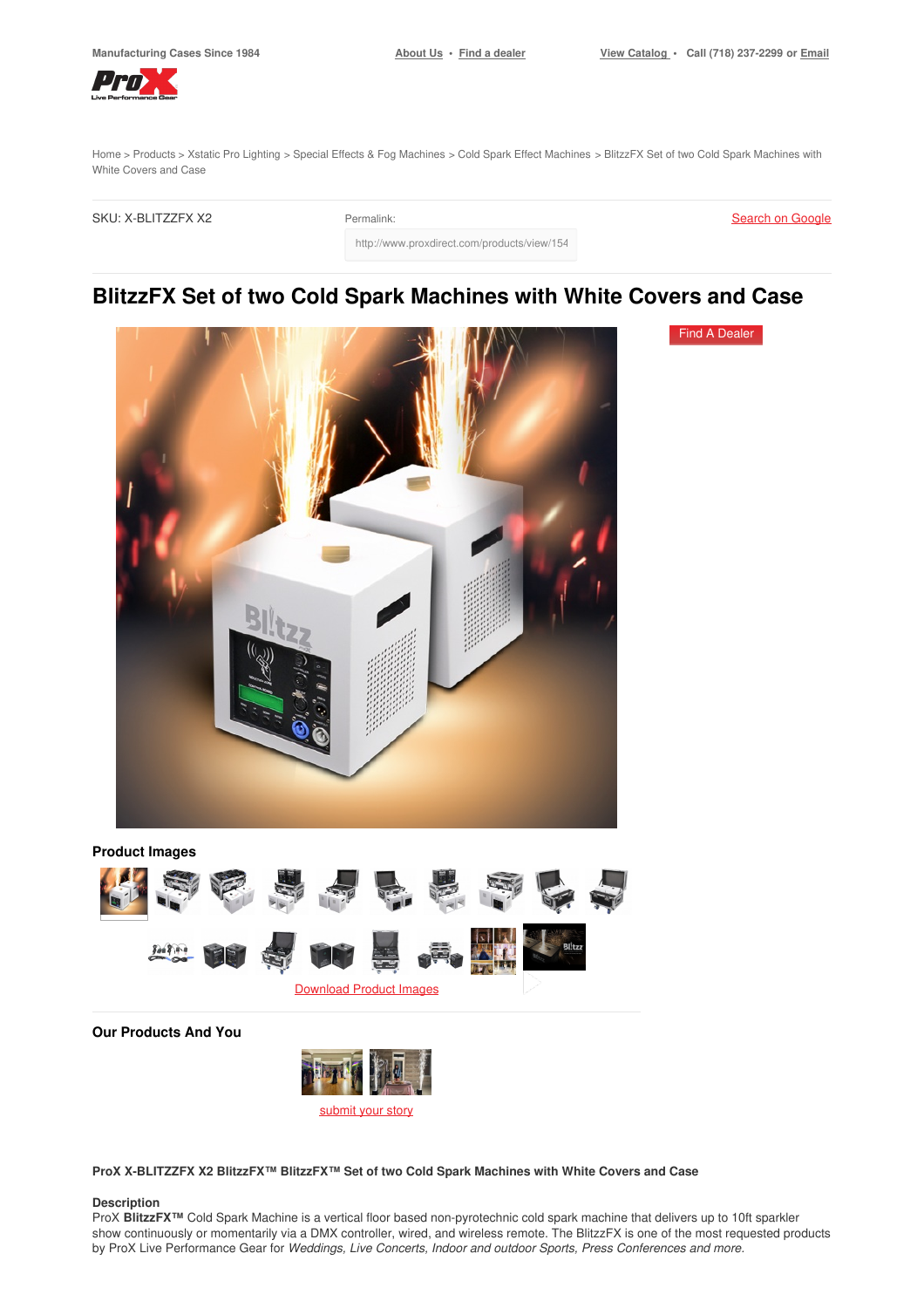UPDATE: The BlitzzFX now includes a white aluminum cover to blend with weddings and white shirt and tie affairs.

## **\*\*Disclaimer\*\***

# **Make sure there is no flammable material within a 10ft radius of the device.**

Device must be operated by a Qualified person, respecting IEC 60598-2-17 and all other applicable codes Never stand directly below the device when it is being mounted, removed or serviced.

Have a qualified technician check the device annually and additionally before placing into service if stored for an extended period of time. Install the device in a secure location that is inaccessible to unauthorized persons.

Make sure there is no flammable material within a 10ft radius of the device. • Use a clean and dry rag to remove dust. Metal parts can be cleaned with a damp cleaning rag.

#### **Operation:**

Up to 15 minutes total use of cold sparks can be created from a single powder pack. Fountain sparks should be programmed in short bursts to allow cooling time in between use and should not exceed over of 3 minutes continuous use per burst.

- **1.** Open the transport case and carefully remove each unit.
- **2.** Set the BlitzzFX vertical on a firm flat dry surface. Do not invert or lay ln side!
- **3.** Fill the powder reservoir with our ProX powder only then tighten the cap. Safety card is in powder bag.
- **4.** Scan the safety card AFTER loading powder. Card is SINGLE use!
- **5.** Press MENU button to check remaining time after each use if desired. Remaining time shown as seconds.
- **6.** Firmly attach the remote-control unit to the rear remote-control socket on the unit.

**7.** Plug the unit in to a proper power source. Wait several minutes for the device to reach normal operating temperature. When it has reached the operating temperature, and is ready to operate with sparks, the digital display board at rear will show "READ" and the ready LED on the remote will glow also.

**8.** You can press wired controller or wireless controller or DMX to emit output.

#### **Maintenance:**

NOTICE: All unused granules MUST BE REMOVED from the machine after each use and stored in a sealed airtight container of glass or plastic. Do not transport unit with granules in the bin. Any granules from partially used bags must be stored the same way. It is acceptable to mix granules from the bag with granules removed from the machine.

#### **Warranty:**

The BlitzzFX has a warranty of 1-year for manufacturers defects ONLY. Failure to comply with this can damage machine and void your warranty. Any deviations from the safety information in the users manual and the safety sheet are at the user's sole responsibility. It is essential that users completely read the most recent version of the operators manual listed below.

#### **Package Includes:**

Two BlitzzFX Units Two powder coated white covers Wireless Remotes/Receivers Wired Remotes Powder Tube Complimentary pack of powder Power Cables

#### **Dimensions**

17.50"L x 12.50"W x 12.50"H Weight: 60.00 lbs

# **Shipping Dimensions**

19.00"L x 14.00"D x 15.00"H Shipping Weight: 63.00 lbs

#### **Suggested Shipping Method: Parcel**

**UPC** 019372412052

## **Our Products and You**



[Submit](mailto:info@proxdirect.com?Subject=Our%20Products%20and%20You%20Submission%20BlitzzFX+Set+of+two+Cold+Spark+Machines+with+White+Covers+and+Case) your story